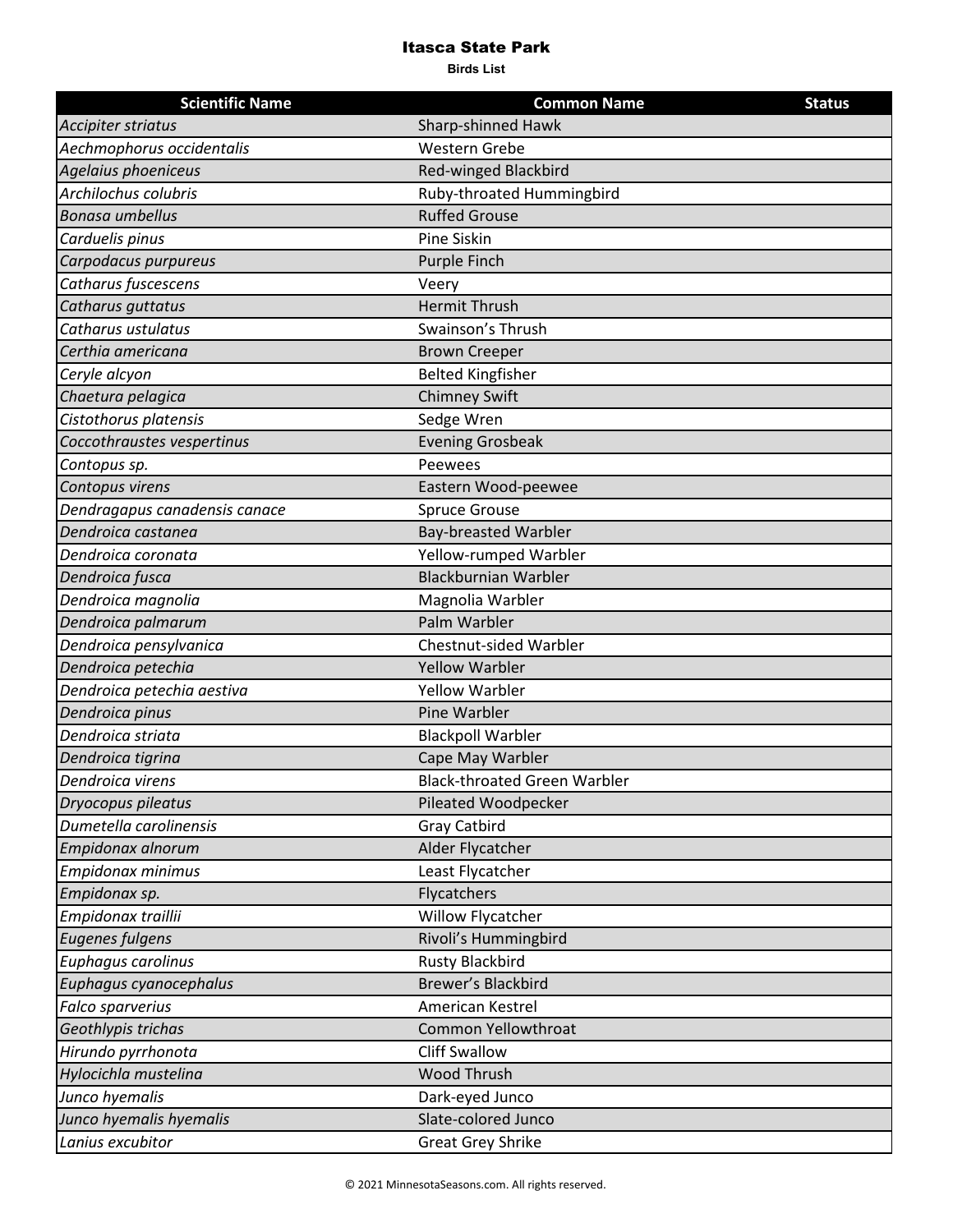## Itasca State Park

**Birds List**

| <b>Scientific Name</b>         | <b>Common Name</b>              | <b>Status</b> |
|--------------------------------|---------------------------------|---------------|
| Loxia curvirostra              | <b>Red Crossbill</b>            |               |
| Loxia curvirostra minor        | <b>Red Crossbill</b>            |               |
| Loxia leucoptera               | White-winged Crossbill          |               |
| Melospiza georgiana            | <b>Swamp Sparrow</b>            |               |
| Melospiza melodia              | Song Sparrow                    |               |
| Mniotilta varia                | <b>Black-and-white Warbler</b>  |               |
| Molothrus ater                 | <b>Brown-headed Cowbird</b>     |               |
| Myiarchus crinitus             | <b>Great Crested Flycatcher</b> |               |
| Oporornis philadelphia         | <b>Mourning Warbler</b>         |               |
| Parula americana               | Northern Parula                 |               |
| Parus atricapillus             | <b>Black-capped Chickadee</b>   |               |
| Passerculus sandwichensis      | Savannah Sparrow                |               |
| Passerina cyanea               | <b>Indigo Bunting</b>           |               |
| Perisoreus canadensis          | Canada Jay                      |               |
| <b>Pheucticus Iudovicianus</b> | <b>Rose-breasted Grosbeak</b>   |               |
| Picoides arcticus              | <b>Black-backed Woodpecker</b>  |               |
| Picoides pubescens             | Downy Woodpecker                |               |
| Picoides tridactylus           | Eurasian Three-toed Woodpecker  |               |
| Pinicola enucleator            | <b>Pine Grosbeak</b>            |               |
| Pipilo erythrophthalmus        | <b>Eastern Towhee</b>           |               |
| Piranga olivacea               | <b>Scarlet Tanager</b>          |               |
| Pooecetes gramineus            | <b>Vesper Sparrow</b>           |               |
| Porzana carolina               | Sora                            |               |
| Rallus limicola                | Virginia Rail                   |               |
| Regulus calendula              | Ruby-crowned Kinglet            |               |
| Regulus satrapa                | Golden-crowned Kinglet          |               |
| Scolopax minor                 | American Woodcock               |               |
| Seiurus aurocapillus           | Ovenbird                        |               |
| Setophaga ruticilla            | American Redstart               |               |
| Sialia sialis                  | Eastern Bluebird                |               |
| Sitta canadensis               | <b>Red-breasted Nuthatch</b>    |               |
| Sitta carolinensis             | White-breasted Nuthatch         |               |
| Sphyrapicus varius             | Yellow-bellied Sapsucker        |               |
| Spizella pallida               | Clay-colored Sparrow            |               |
| Spizella passerina             | <b>Chipping Sparrow</b>         |               |
| Troglodytes aedon              | House Wren                      |               |
| Troglodytes troglodytes        | Winter Wren                     |               |
| Turdus migratorius             | American Robin                  |               |
| Tyrannus tyrannus              | Eastern Kingbird                |               |
| Vermivora celata               | Orange-crowned Warbler          |               |
| Vermivora chrysoptera          | Golden-winged Warbler           |               |
| Vermivora peregrina            | Tennessee Warbler               |               |
| Vermivora ruficapilla          | Nashville Warbler               |               |
| Vireo flavifrons               | Yellow-throated Vireo           |               |
| Vireo gilvus                   | <b>Warbling Vireo</b>           |               |
| Vireo olivaceus                | Red-eyed Vireo                  |               |